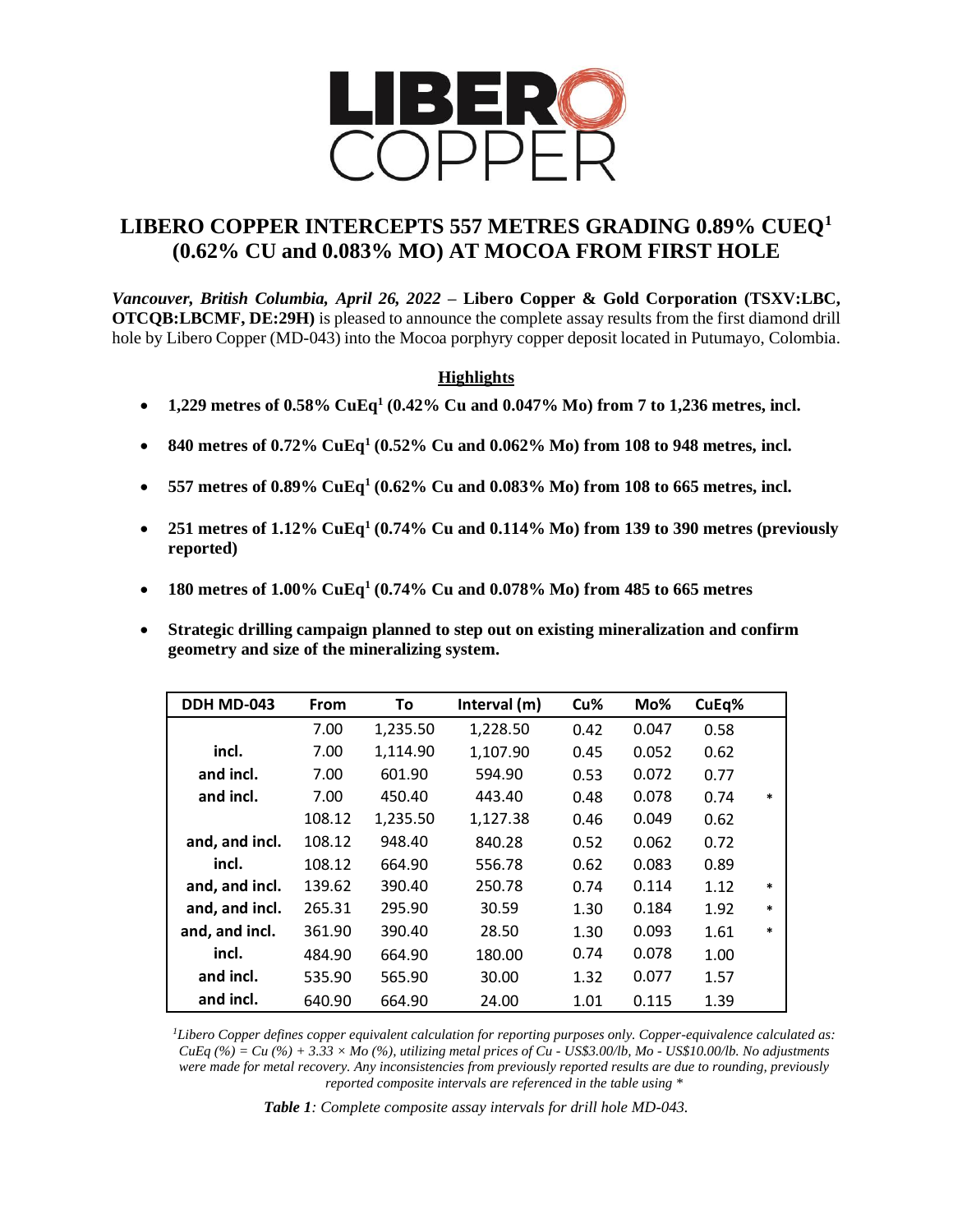"This first hole has confirmed and demonstrated the exceptional grade, thickness and strength of the mineralizing system present in the Mocoa area. The company plans to systematically unlock the potential of the Mocoa deposit area by working closely with the community and all levels of government to build a future that will be mutually beneficial for sustainable growth for all stakeholders," comments Ian Harris, President & CEO. "We believe the Mocoa project is a significant opportunity which can be advanced and managed to benefit all Colombians."

In drill hole MD-043, highly elevated copper-molybdenum mineralization has been encountered throughout the entire hole length to a depth of 1,236 meters. Elevated remnant mineralization was also encountered within the leached cap to a depth of 108 meters. Mineralization intersected throughout is similar to the mineralization reported in the previous news release dated [April 19](https://www.liberocopper.com/_resources/news/nr_20220419.pdf) which reported on mineralization encountered to 450 meters however the intensity of mineralization appears to be weakening somewhat below 948 meters although strong mineralized intervals are observed to the end of the hole. The majority of the lithologies intersected consist of brecciated dacite porphyry which is overprinted by multiple phases of alteration, veining, brecciation and mineralization with the original rock type typically unrecognizable due to hydrothermal alteration related to the mineralizing system. The strongest copper molybdenum mineralization is typically accompanied by strong potassic alteration, quartz veining and brecciation. Phyllic alteration commonly variably overprints the earlier potassic alteration however multiple phases of potassic alteration are present locally overprinting earlier alteration.

Detailed alteration studies will be completed on existing drill core to assist with the defining alteration vectors for expanding the system beyond the deposits current footprint. Recent geophysical airborne data as well as geochemical data has been processed and has provided additional support for a possible clustered porphyry environment in the immediate Mocoa project area with multiple proximal porphyry targets present within the magnetic inversion data.

Copper and molybdenum grades are illustrated as histograms on the cross section illustrated in Figure 1, and Photos 1, 2 and 3 are presented as representations of mineralization intersected at 489.5 metres, 510 metres and 877 meters respectively. Figure 1 is a cross section through hole MD-043 oriented 275 degrees looking north with a projection influence of  $+/- 45$  metres. Simplified lithologies are plotted down the hole trace with copper and molybdenum histograms plotted along the left and right side of the hole trace respectively. An interpretation of the mineralized copper-molybdenum zone is illustrated, and the projected pit shell is illustrated as defined in the November 1, 2021 NI 43-101 Technical Report<sup>2</sup>. Table 2 contains select composite samples for the drill holes within the cross section. Table 3 contains the coordinates for drill hole MD-043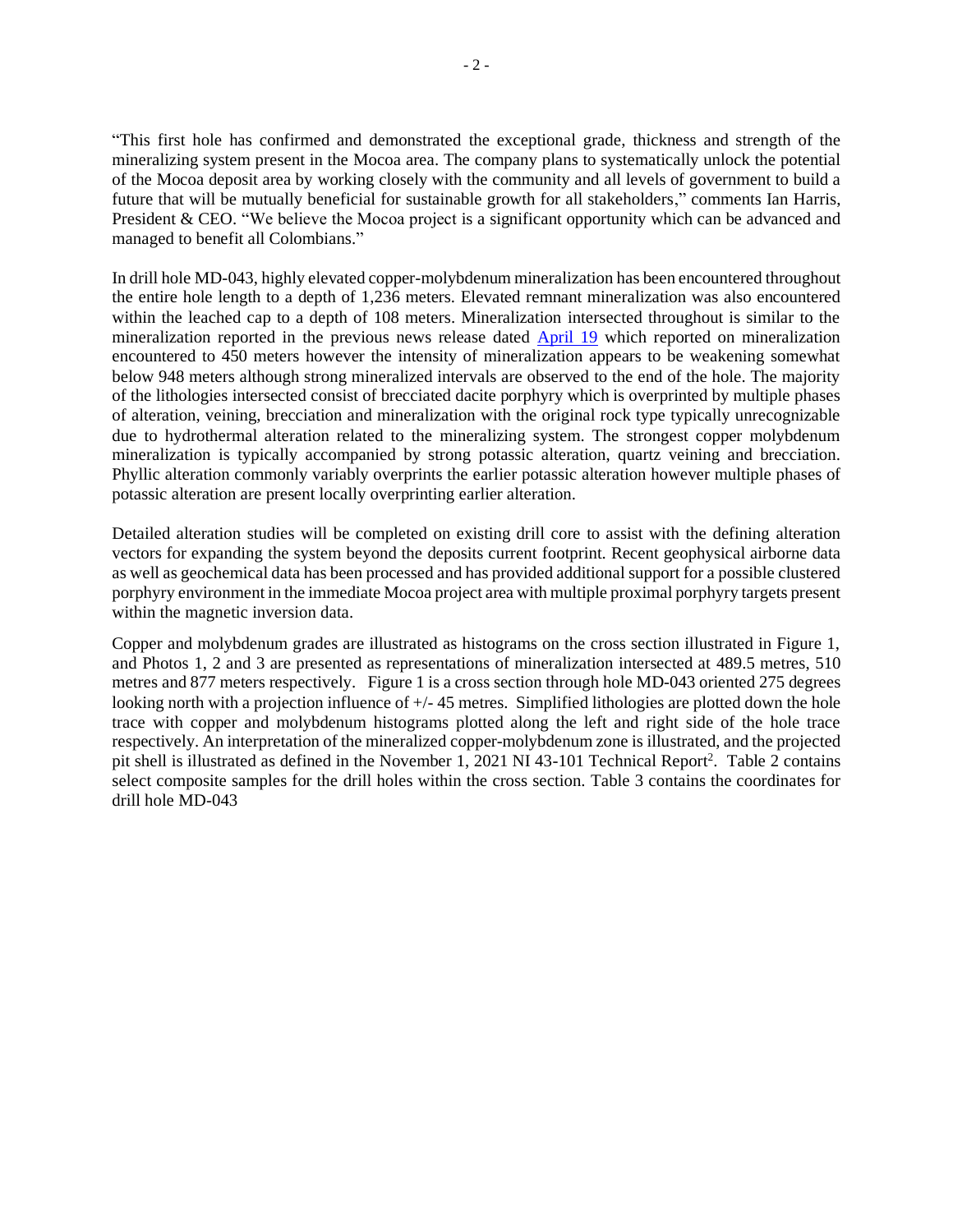

*Figure 1: Cross section for hole MD-043*

| DDH MD-043     | From  | To      | Interval (m) | Cu%  | Mo%   | CuEq%        |        | Hole      | From  | To    | Interval | Cu%  | Mo%   | CuEq% |
|----------------|-------|---------|--------------|------|-------|--------------|--------|-----------|-------|-------|----------|------|-------|-------|
|                | 7.0   | 1,235.5 | 1,228.5      | 0.42 | 0.047 | 0.58         |        | M07       | 108.2 | 393.2 | 285.0    | 0.54 | 0.040 | 0.67  |
| incl.          | 7.0   | 1,114.9 | 1,107.9      | 0.45 | 0.052 | 0.62         |        | incl.     | 243.8 | 393.2 | 149.4    | 0.73 | 0.064 | 0.95  |
| and incl.      | 7.0   | 601.9   | 594.9        | 0.53 | 0.072 | 0.77         |        | M09       | 89.9  | 618.7 | 528.8    | 0.51 | 0.061 | 0.71  |
| and incl.      | 7.0   | 450.4   | 443.4        | 0.48 | 0.078 | 0.74         | $\ast$ | incl.     | 141.7 | 394.7 | 253.0    | 0.85 | 0.106 | 1.20  |
|                | 108.1 | 1,235.5 | 1,127.4      | 0.46 | 0.049 | 0.62         |        | M13       | 160.0 | 283.4 | 123.4    | 0.33 | 0.026 | 0.42  |
| and, and incl. | 108.1 | 948.4   | 840.3        | 0.52 | 0.062 | 0.72         |        | M20       | 108.2 | 149.3 | 41.1     | 0.37 | 0.016 | 0.43  |
| incl.          | 108.1 | 664.9   | 556.8        | 0.62 | 0.083 | 0.89         |        | M25       | 85.3  | 911.3 | 826.0    | 0.42 | 0.050 | 0.59  |
| and, and incl. | 139.6 | 390.4   | 250.8        | 0.74 | 0.114 | 1.12         | $\ast$ | incl.     | 318.5 | 911.3 | 592.8    | 0.51 | 0.064 | 0.73  |
| and, and incl. | 265.3 | 295.9   | 30.6         | 1.3  | 0.184 | 1.92         | $\ast$ | M27       | 99.0  | 871.7 | 772.7    | 0.35 | 0.035 | 0.47  |
| and, and incl. | 361.9 | 390.4   | 28.5         | 1.3  | 0.093 | 1.61         | *      | M28       | 96.0  | 92.4  | 696.4    | 0.31 | 0.033 | 0.42  |
| incl.          | 484.9 | 664.9   | 180.0        | 0.74 | 0.078 | $\mathbf{1}$ |        | Mc08DH034 | 194.0 | 596.0 | 402.0    | 0.42 | 0.037 | 0.54  |
| and incl.      | 535.9 | 565.9   | 30.0         | 1.32 | 0.077 | 1.57         |        |           |       |       |          |      |       |       |
| and incl.      | 640.9 | 664.9   | 24.0         | 1.01 | 0.115 | 1.39         |        |           |       |       |          |      |       |       |

| <b>MD-043 Composite Assay Table</b> | <b>Previous Drilling Composite Assay Table</b> |
|-------------------------------------|------------------------------------------------|
|-------------------------------------|------------------------------------------------|

| From  | To      | Interval (m) | Cu%  | Mo%   | CuEq%        |   | Hole      | From  | To    | Interval | Cu%  | Mo%   | CuEq% |
|-------|---------|--------------|------|-------|--------------|---|-----------|-------|-------|----------|------|-------|-------|
| 7.0   | 1,235.5 | 1,228.5      | 0.42 | 0.047 | 0.58         |   | M07       | 108.2 | 393.2 | 285.0    | 0.54 | 0.040 | 0.67  |
| 7.0   | 1.114.9 | 1.107.9      | 0.45 | 0.052 | 0.62         |   | incl.     | 243.8 | 393.2 | 149.4    | 0.73 | 0.064 | 0.95  |
| 7.0   | 601.9   | 594.9        | 0.53 | 0.072 | 0.77         |   | M09       | 89.9  | 618.7 | 528.8    | 0.51 | 0.061 | 0.71  |
| 7.0   | 450.4   | 443.4        | 0.48 | 0.078 | 0.74         |   | incl.     | 141.7 | 394.7 | 253.0    | 0.85 | 0.106 | 1.20  |
| 108.1 | 1.235.5 | 1.127.4      | 0.46 | 0.049 | 0.62         |   | M13       | 160.0 | 283.4 | 123.4    | 0.33 | 0.026 | 0.42  |
| 108.1 | 948.4   | 840.3        | 0.52 | 0.062 | 0.72         |   | M20       | 108.2 | 149.3 | 41.1     | 0.37 | 0.016 | 0.43  |
| 108.1 | 664.9   | 556.8        | 0.62 | 0.083 | 0.89         |   | M25       | 85.3  | 911.3 | 826.0    | 0.42 | 0.050 | 0.59  |
| 139.6 | 390.4   | 250.8        | 0.74 | 0.114 | 1.12         | * | incl.     | 318.5 | 911.3 | 592.8    | 0.51 | 0.064 | 0.73  |
| 265.3 | 295.9   | 30.6         | 1.3  | 0.184 | 1.92         | * | M27       | 99.0  | 871.7 | 772.7    | 0.35 | 0.035 | 0.47  |
| 361.9 | 390.4   | 28.5         | 1.3  | 0.093 | 1.61         | * | M28       | 96.0  | 92.4  | 696.4    | 0.31 | 0.033 | 0.42  |
| 484.9 | 664.9   | 180.0        | 0.74 | 0.078 | $\mathbf{1}$ |   | Mc08DH034 | 194.0 | 596.0 | 402.0    | 0.42 | 0.037 | 0.54  |

*Table 2: Composite Assays for Figure 1*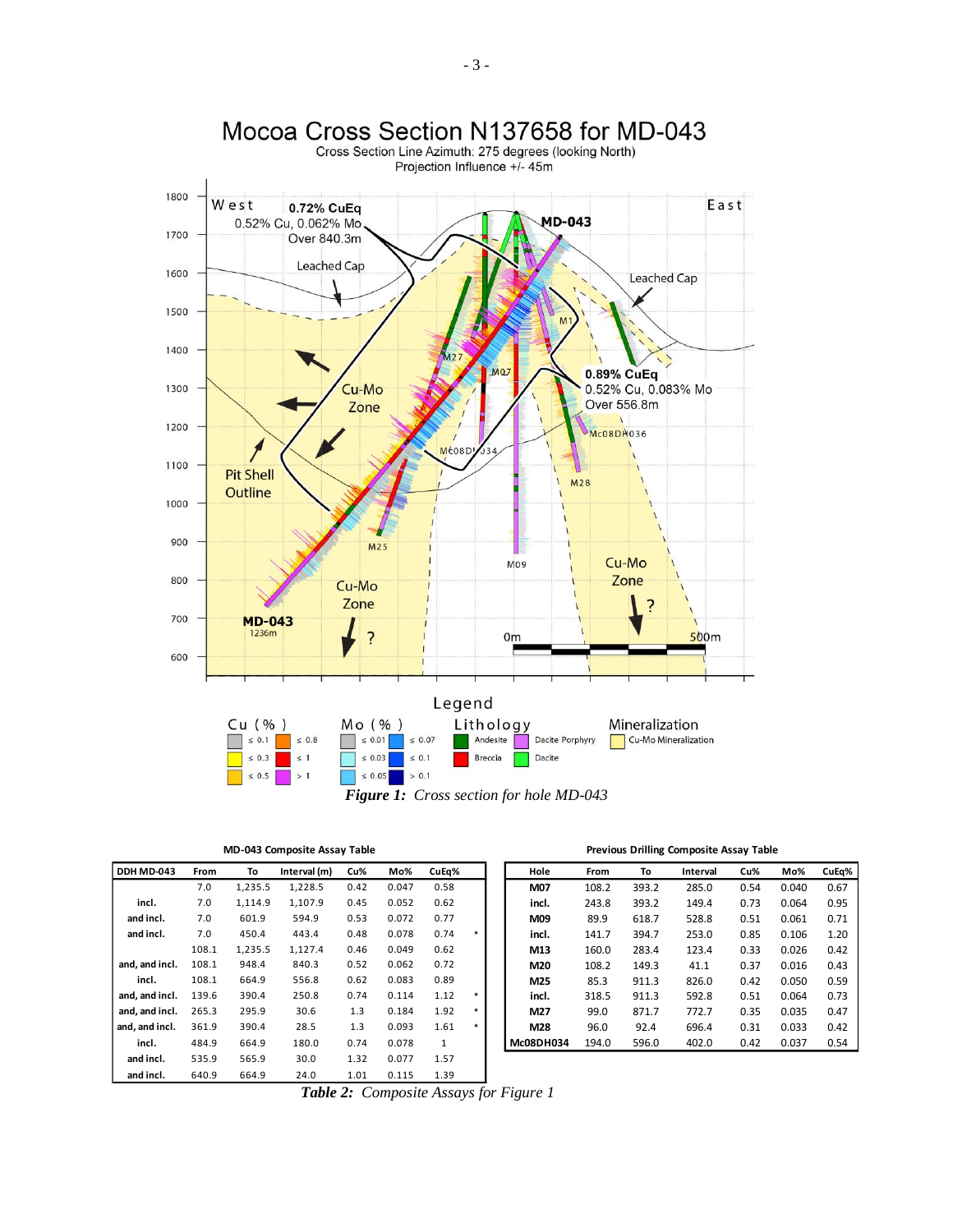

*Photo 1: Assay interval returned 1.16% CuEq (1.13% Cu and 0.011% Mo) over 1.5m from 489.4m – 490.9m. Hydrothermal breccia with potassic altered clasts being overprinted by quartz-sericite-pirite alteration with chalcopyrite infilling matrix*



*Photo 2: Assay interval returned 1.69 CuEq (1.62% Cu and 0.021% Mo) over 1.5m from 508.9-510.4m. Bornite rimming chalcopyrite in a texturally obliterated breccia with potassic alteration being overprinted by quartz-sericite-pyrite.*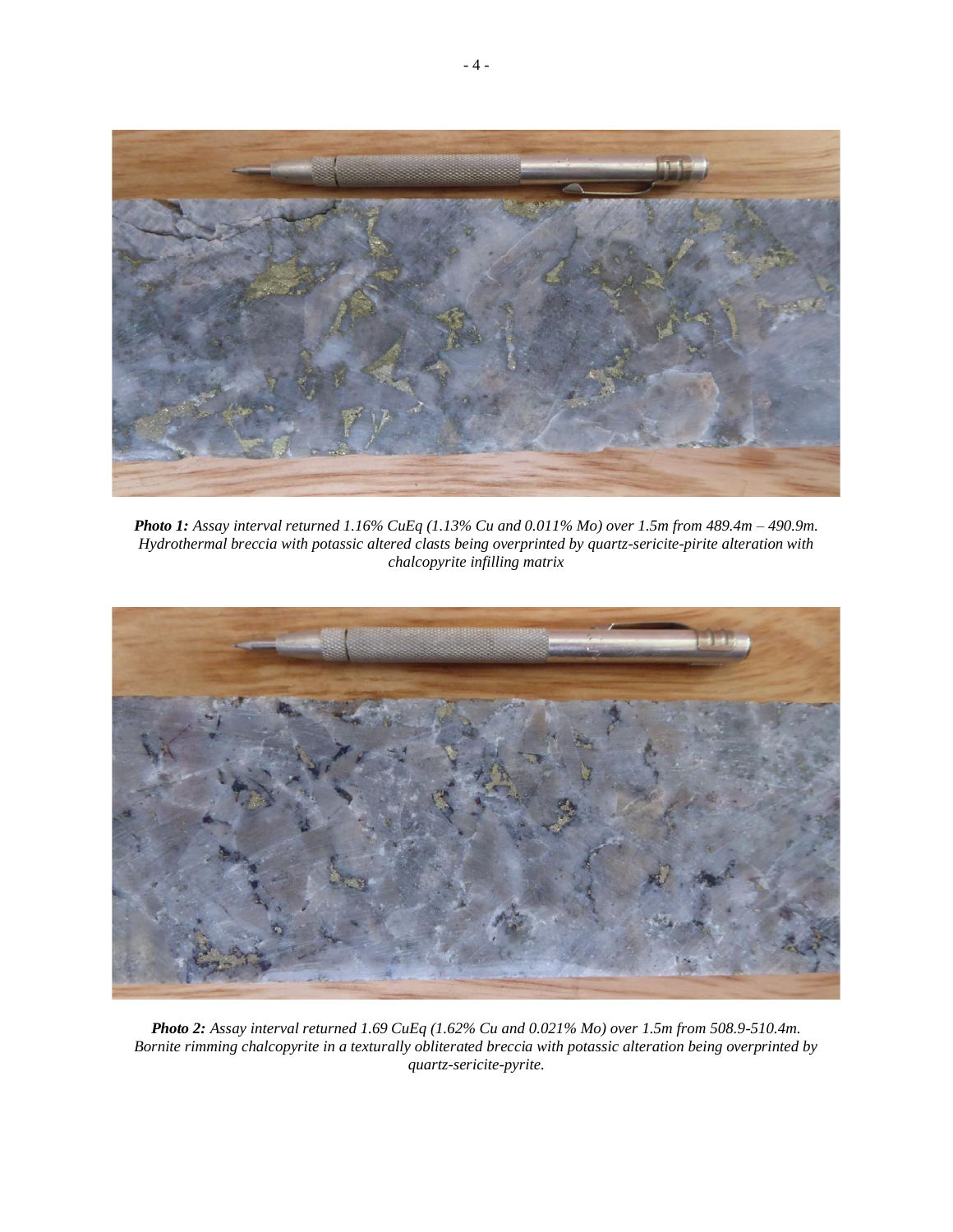

*Photo 3: Assay interval returned 1.0 CuEq (0.92% Cu and 0.024% Mo) over 1.5m from 876.4m -877.9m. Quartz=sericite-pyrite overprinting potassic altered micro-breccia with pyrite and chalcopyrite stringer mineralization.*

| . HOLE ID<br><b>DRILL</b> | <b>EASTING</b> | <b>NORTHING</b> | ELEVATION (m) | AZIMUTH (°) | <b>INCLINATION (°)</b> | <b>PLANNED DEPTH (m)</b> | FINAL DEPTH (m) |
|---------------------------|----------------|-----------------|---------------|-------------|------------------------|--------------------------|-----------------|
| MD-43                     | 313.839        | 7.658<br>137    | 1675          | つつ<br>213   | --<br>ر ر              | 1000                     | つつこく<br>12JJ.J  |

| Table 3: Coordinates for drill hole MD-043 |  |  |  |
|--------------------------------------------|--|--|--|
|                                            |  |  |  |

### *About the Mocoa Porphyry Copper-Molybdenum Deposit*

The Mocoa deposit is located in the department of Putumayo, 10 kilometres from the town of Mocoa and was discovered in 1973 when the United Nations and the Colombian government conducted a regional stream sediment geochemical survey. Between 1978 and 1983, an exploration program was carried out that consisted of geological mapping, surface sampling, ground geophysics (IP, magnetics), 31 diamond drill holes totaling 18,321 metres and metallurgical test work cumulating in a positive pre-feasibility study (the pre-feasibility study is historical in nature only and should not be relied upon as it is not NI 43-101 compliant). B2Gold subsequently executed diamond drill programs in 2008 and 2012.

A pit constrained inferred resource at Mocoa contains 636 million tonnes of 0.45% copper equivalent  $(0.33\%$  Cu and  $0.036\%$  Mo<sup>1</sup> generated using \$3/lb Cu and \$10/lb Mo, containing 4.6 billion pounds of copper and 511 million pounds of molybdenum. The Mocoa deposit appears to be open in both directions along strike and at depth. Current work on the property has identified additional porphyry targets including the possible expansion of known mineralization which will receive additional follow-up drilling in 2022.

The Mocoa deposit is situated in the Eastern Cordillera of Colombia, a 30-kilometre-wide tectonic belt underlain by volcano-sedimentary, sedimentary and intrusive rocks that range in age from Triassic-Jurassic to Quaternary and by remnants of Paleozoic metasediments and metamorphic rocks of Precambrian age. This belt hosts several other porphyry-copper deposits in Ecuador, such as Mirador (438 million tonnes measured and indicated at 0.61% Cu and 235 million tonnes inferred at  $0.52\%$  Cu)<sup>3</sup>, San Carlos (600 million tonnes inferred at  $0.59\%$  Cu)<sup>3</sup>, Panantza (463 million tonnes inferred at  $0.66\%$  Cu)<sup>4</sup> and Solaris' Waritza, located in Ecuador.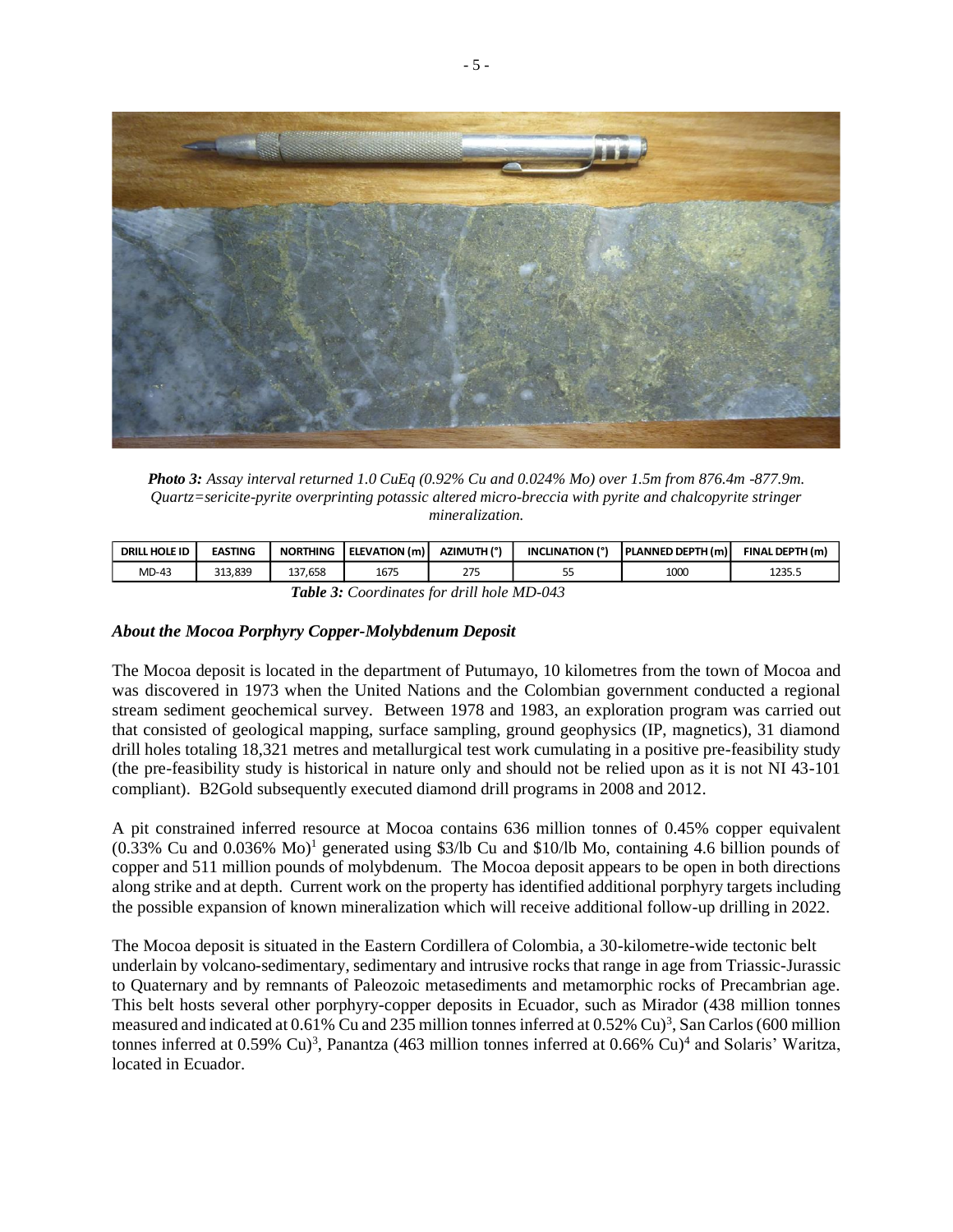Copper-molybdenum mineralization is associated with dacite porphyry intrusions of the Middle Jurassic age that are emplaced into andesitic and dacitic volcanics. The Mocoa porphyry system exhibits a classical zonal pattern of hydrothermal alteration and mineralization, with a deeper central core of potassic alteration overlain by sericitization and surrounded by propylitization. Mineralization consists of disseminated chalcopyrite, molybdenite and local bornite and chalcocite associated with multiphase veins, stockwork and hydrothermal breccias. The Mocoa deposit is roughly cylindrical, with a 600 metre diameter. Highgrade copper-molybdenum mineralization continues to depths in excess of 1,000 metres.

<sup>2</sup> Technical Report "Mocoa Copper-Molybdenum Project" dated effective November 1, 2021

<sup>3</sup> Technical Report: "Mirador Copper-Gold Project 30,000 TPD Feasibility Study" dated effective April 3, 2008

<sup>4</sup> Technical Report: "Preliminary Assessment Report Panantza & San Carlos Copper Project" dated effective October 30, 2007

### *Quality Assurance / Quality Control on Sample Collection, Security and Assaying*

Libero Copper operates according to a rigorous Quality Assurance and Quality Control (QA/QC) protocol consistent with industry best practices. Primary sample collection involves secure transport from Libero Copper's core logging facilities in Mocoa, Colombia to the ActLabs certified sample preparation facility in Medellin, Colombia. Samples are processed in the Medellin facilities where they are analyzed for copper and molybdenum by 4-Acid digest AA analysis. The sample pulps are air freighted from Medellin to the ActLabs certified laboratory in Guadalajara, Mexico, where they are analyzed using 4-Acid digest ICP multi element analysis.

In order to monitor the ongoing quality of assay data and the database, Libero Copper has implemented QA/QC protocols which include standard sampling methodologies, the insertion of certified standard materials, blanks and field duplicates and ongoing monitoring of data entry, QA/QC reporting and data validation. No material QA/QC issues have been identified with respect to sample collection, security and assaying.

### *Qualified Person*

Information in this news release relating to the exploration results is based on data reviewed by Matthew C. Wunder, B.Sc. P.Geo., the Vice President Exploration for Libero Copper. Mr. Wunder is a registered Professional Geologist and has in excess of 35 years' experience in mineral exploration and is a Qualified Person as defined under National Instrument 43-101.

### *About Libero Copper & Gold*

Libero Copper is unlocking the value of a collection of porphyry copper deposits throughout the Americas in prolific and stable jurisdictions. The portfolio includes the Mocoa deposit in Putumayo, Colombia; Esperanza in San Juan, Argentina; and Big Red and Big Bulk in the Golden Triangle, BC, Canada. These assets are being advanced by a highly disciplined and seasoned professional team with successful track records of discovery, resource development, and permitting in the Americas.

#### *Additional Information*

Ian Harris Michelle Borromeo Chief Executive Officer VP Investor Relations +1 604 294 9039 +1 604 715 6845

[harris@liberocopper.com](mailto:harris@liberocopper.com) [borromeo@liberocopper.com](mailto:borromeo@liberocopper.com)